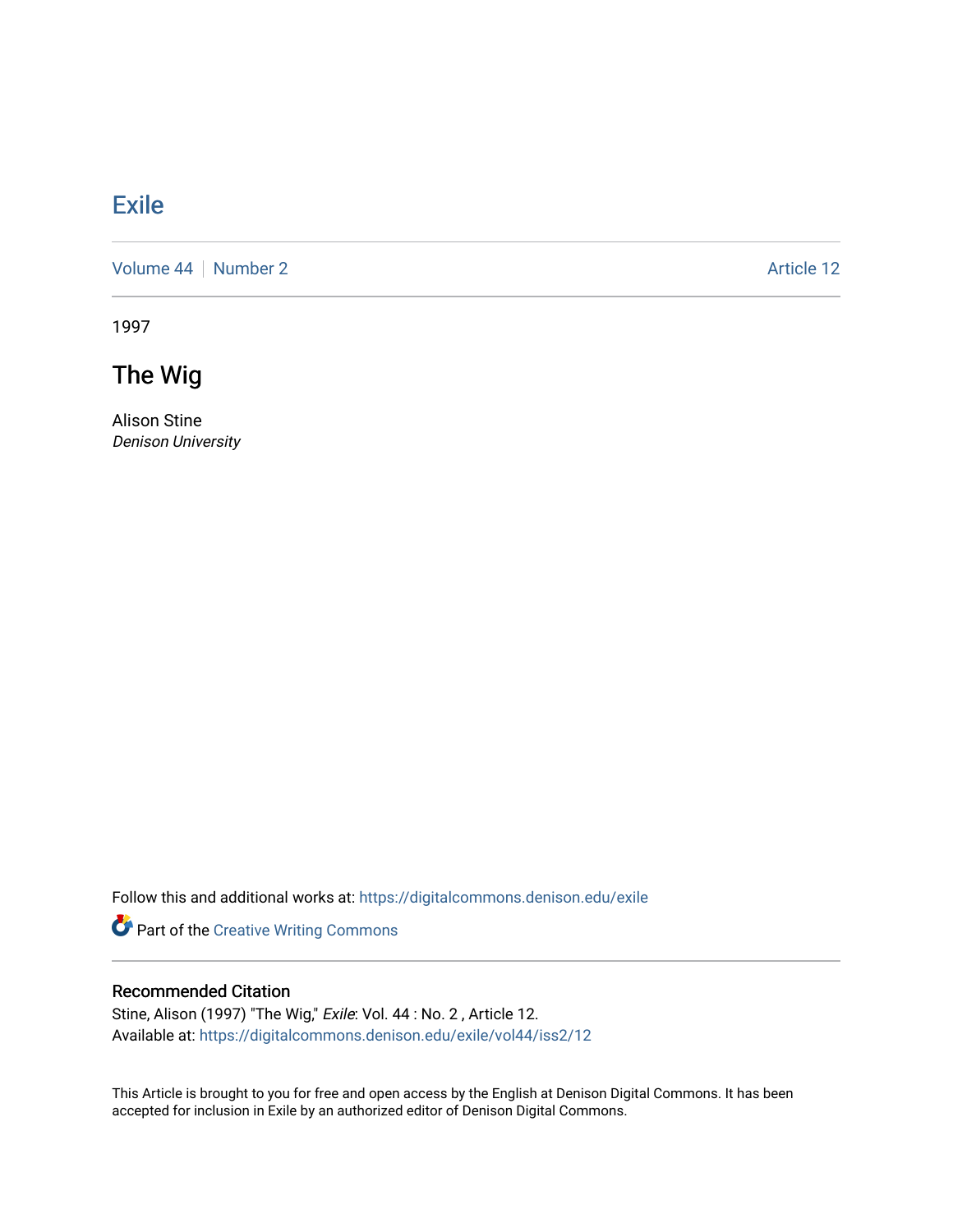## exile

### **The Wig**

### I.

Melanie who lost her hair because of a stone in her uterus, Melanie wears a wig today.

I see her fumble with it, fuss with the back wisps, push down the nested skull, the soft scalp of skin.

I wonder, will she lose it all? Black scraps of eyebrows, harp fur of her legs, a dark stream like a fall of pine needles.

Will it be a gradual loosening, soft tufts clinging to the imprint of her sleep on the pillow, eyelashes like tea leaves in her morning cup?

Or will she awaken shorn bare, red flesh soft, re-born infant over woman bones.

### 2.

On television tonight, a circu I watch a woman in a chocolate brown bodysuit hang by her hair

above the mezzanine, propelled by the muscle's man 's tug on a fat rope. More than the girl

who holds on with her teeth, more than the balancing of toe and wire, this act terrifies us.